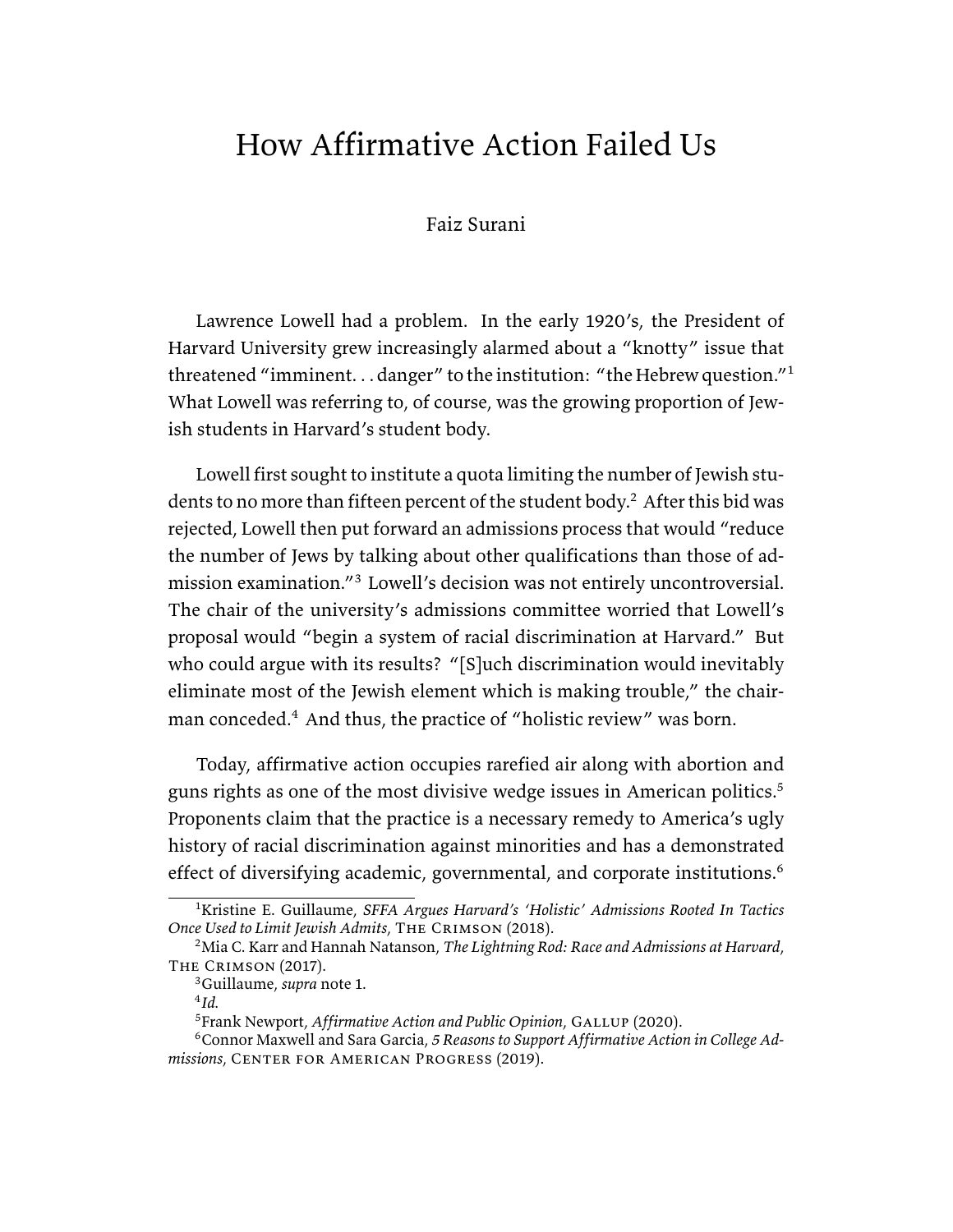On the other hand, detractors argue that affirmative action is inherently discriminatory and harms both the groups it is intended to serve and those not favored by its policies.<sup>7</sup>

For much the same reasons, affirmative action has also become a fraught legal issue. Since the practice became widespread in the 1960's, challenges have made their way to the Supreme Court several times. Each time, deeply divided Courts have narrowly upheld the practice while disagreeing over the standard, permitted scope, and merit of affirmative action. In recent years, new developments in the practice and the rightward turn of the Supreme Court have again brought these constitutional questions to the fore. It seems, then, that the Court will soon have an opportunity to make a decisive ruling where past Courts have not.

When it does so, it ought to recognize a hard truth: modern affirmative action has been both deficient in its successes and egregious in its excesses. Whatever good intent its proponents may have, it is incompatible with effective remedies to the vast racial disparities that cleave American society. It is not equal protection of the law, nor can it be.

It first behooves us to define affirmative action with some precision. The term does not refer to any one policy or practice, but rather an amorphous blob of efforts to achieve greater representation of historically disadvantaged groups in academic, corporate, and governmental settings. While these pursuits often took vastly different forms, legal historian Melvin Urofsky has classified them into two general categories: "soft" affirmative action and "hard" affirmative action  $8$ 

The former category, "soft" affirmative action, is about "doing away with barriers, opening doors to groups previously kept out, [and] genuine

<sup>7</sup>Richard Sander and Stuart Taylor Jr., *The Painful Truth About Affirmative Action*, The ATLANTIC (2012).

<sup>8</sup>Melvin Urofsky, The Affirmative Action Puzzle: A Living History from RECONSTRUCTION TO TODAY, 13 (2020) (e-book).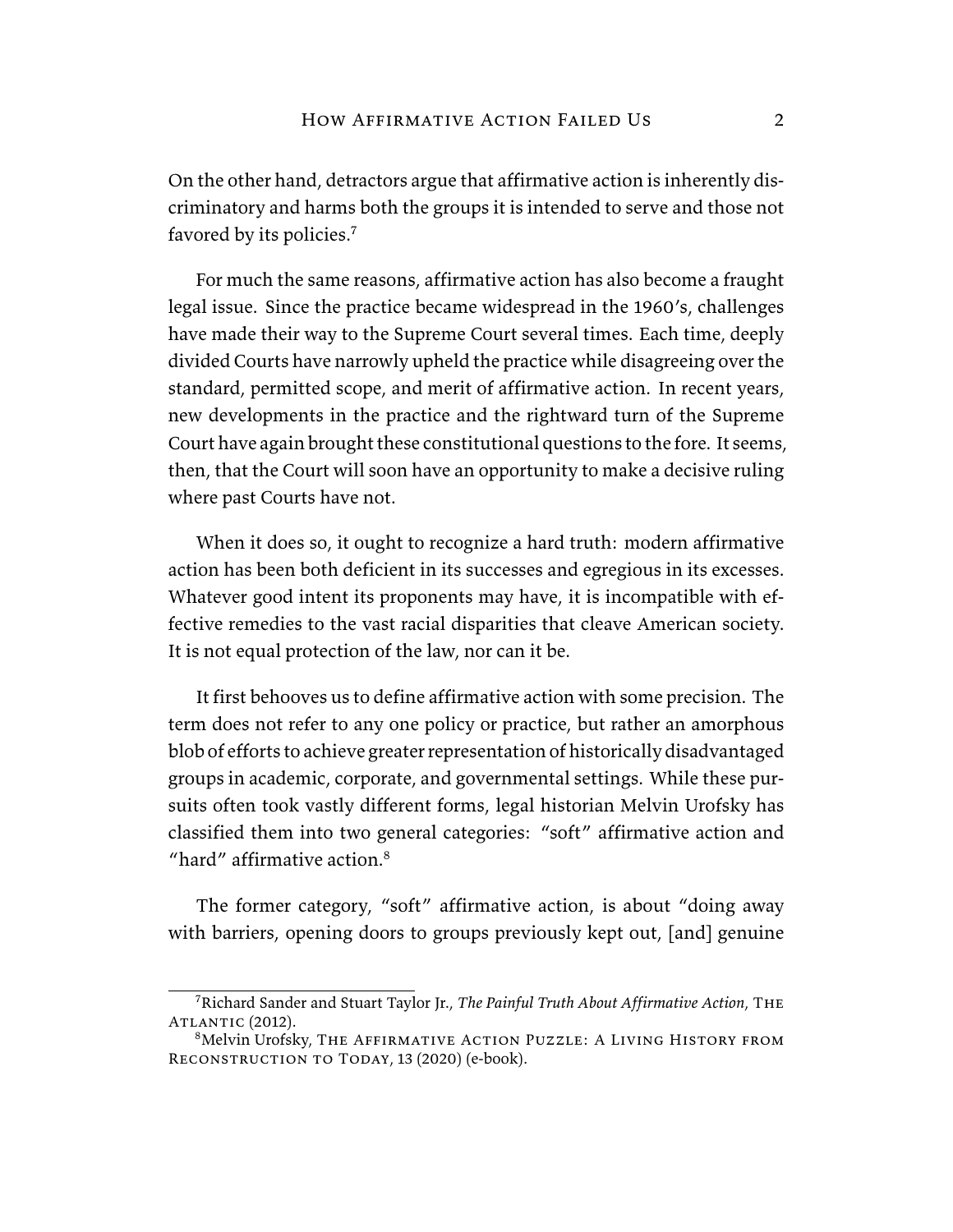outreach."<sup>9</sup> Some manifestations of these policies include efforts by companies to diversify their applicant pools, college outreach programs to underrepresented communities, and notably, Title VII of the 1964 Civil Rights Act, which outlawed discrimination on the basis of protected classes.<sup>10</sup> These kinds of programs are generally uncontroversial nowadays; as essayist Louis Menand put it, "[a]part from stone-cold racists, everyone is happy, or claims to be happy, with affirmative action in [this] sense."<sup>11</sup>

The second category, "hard" affirmative action, has proven considerably more controversial. Urofsky characterized this group of policies as those "involv[ing] quotas" and explicit preferences for underrepresented minorities as a way of "offset[ing] the effect of previous [discriminatory] practices."<sup>12</sup> In short, while "soft" affirmative action aims for color-blindness, "hard" affirmative action emphasizes color-consciousness, whereby past discrimination is remedied by present preferences. It is these preferences, particularly race-based ones, that have been the focus of numerous legal challenges and bitter public debate, and they are the focus of this paper.

Most historians mark the start of the modern affirmative action movement with President John F. Kennedy's Executive Order 10925.<sup>13</sup> The Order established the President's Committee on Equal Employment Opportunity and ordered government contractors to "take affirmative action to ensure that applicants are employed and that employees are treated during employment without regard to their race, creed, color, or national origin."<sup>14</sup> While the Order was relatively limited in scope, it had some key successes ending discriminatory practices among government contractors and laid the groundwork for Kennedy's future civil rights efforts.<sup>15</sup> EO 10925 was a form

<sup>10</sup>*Id.*

<sup>13</sup>*Id.* at 33.

<sup>9</sup> *Id.*

<sup>11</sup>Louis Menand, *The Changing Meaning of Affirmative Action*, The New Yorker (2020).

<sup>12</sup>Urofsky, *supra* note 8, at 163.

<sup>14</sup>John F. Kennedy, *Executive Order 10925—Establishing the President's Committee on Equal Employment Opportunity*, The American Presidency Project (1961).

<sup>15</sup>Urofsky, *supra* note 8, at 113.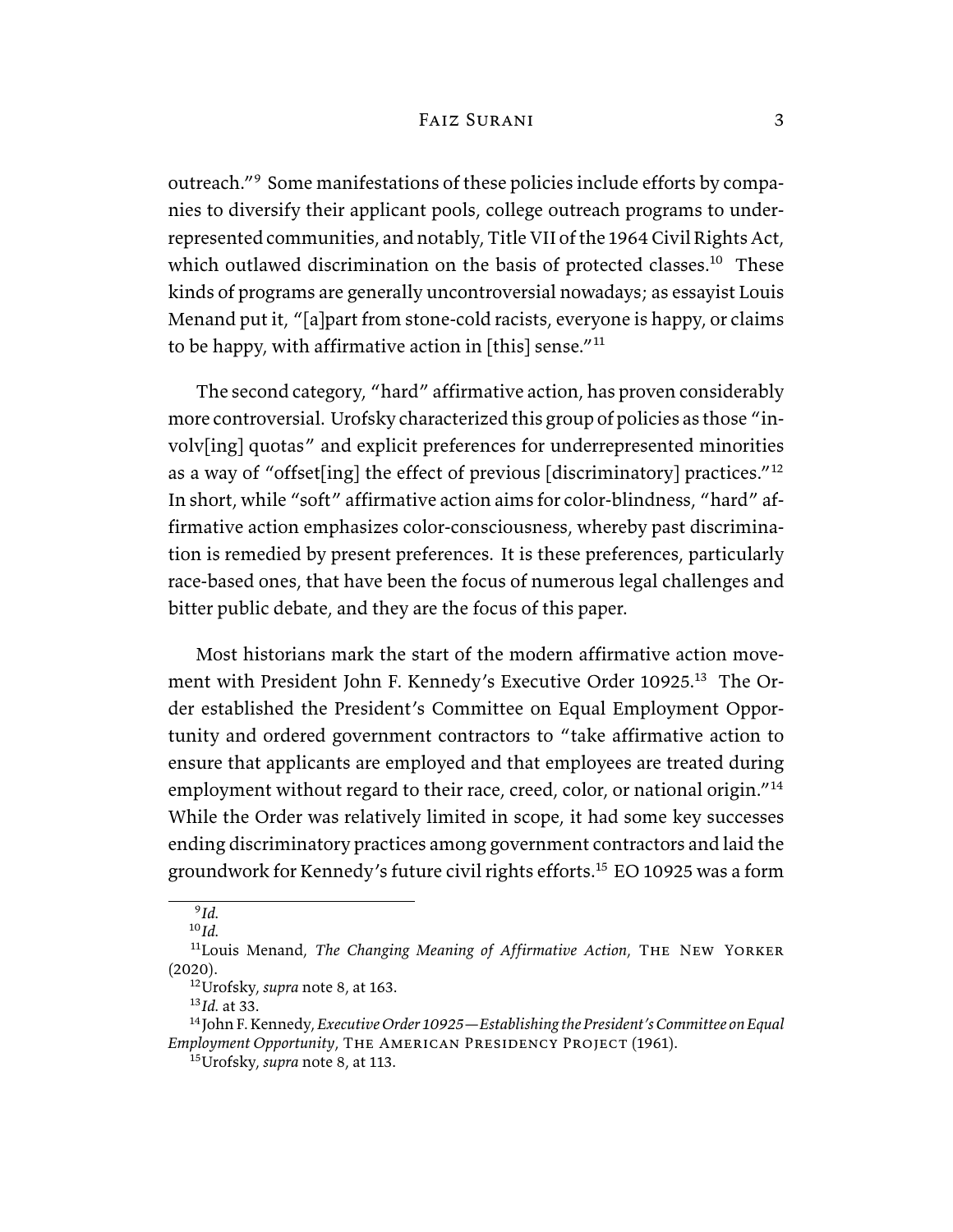of "soft" affirmative action, praised by even the most vociferous critics of later affirmative action policies as both fair and necessary.<sup>16</sup> Tragically, Kennedy was assassinated not long into this pursuit and Vice President Lyndon Johnson ascended to the presidency. Johnson wasted little time picking up where Kennedy left off. In addition to presiding over the passage of the 1964 Civil Rights Act and 1965 Voting Rights Act, Johnson promulgated several additional executive orders to speed the process of equal opportunity and pay in federal contractors. In one of his most celebrated speeches, his 1965 commencement address to Howard University, Johnson called for the first time for policies of "hard" affirmative action.<sup>17</sup> But the bulk of Johnson's focus was on "soft" policies, and he did not aggressively pursue positive action to diversify institutions beyond ensuring equal opportunity.

Then, unexpectedly, came the greatest affirmative action champion of them all: Richard Milhous Nixon.<sup>18</sup> Nixon, together with his Labor Secretary George Shultz, pursued a great number of affirmative action policies including support for minority-owned businesses and hard racial quotas for federal contractors.<sup>19</sup> Most notably (and despite considerable opposition from within his own party) Nixon aggressively pursued equal opportunity within traditionally white labor unions with his Philadelphia Plan, which Democratic presidents Kennedy and Johnson were loath to do.<sup>20</sup> It was these hard policies that sowed the seeds of opposition to affirmative action.

<sup>16</sup>*Id.* at 115.

<sup>17</sup>Lyndon B. Johnson, *Commencement Address at Howard University: "To Fulfill These Rights"*, Teaching American History (1965).

 $18$ President Nixon's record on issues of race is singularly complex. On the one hand, his emphasis on states' rights and law-and-order politics is widely perceived by historical scholars as part of an attempt to sow racial divisions and appeal to Southern Democrats for electoral purposes. On the other hand, Nixon pursued affirmative action programs far more aggressively than arguably any president before or after, established significant governmental support for minority-owned businesses, Urofsky, *supra* note 8, at 215, and facilitated peaceful school desegregation on a large scale. Gareth Davies, *Richard Nixon and the Desegregation of Southern Schools*, 19 Journal of Policy History 367 (2007). In recent years, historians have begun to reexamine the traditionally dim view of Nixon's record on race in light of these aspects of his tenure. Dean J. Kotlowski, *Nixon's Southern Strategy Revisited*, 10 Journal of Policy History 207 (1998)

<sup>19</sup>Urofsky, *supra* note 8, at 218.

<sup>&</sup>lt;sup>20</sup>Id. at 237 ("The Senate minority leader, Everett Dirksen, at a meeting in the White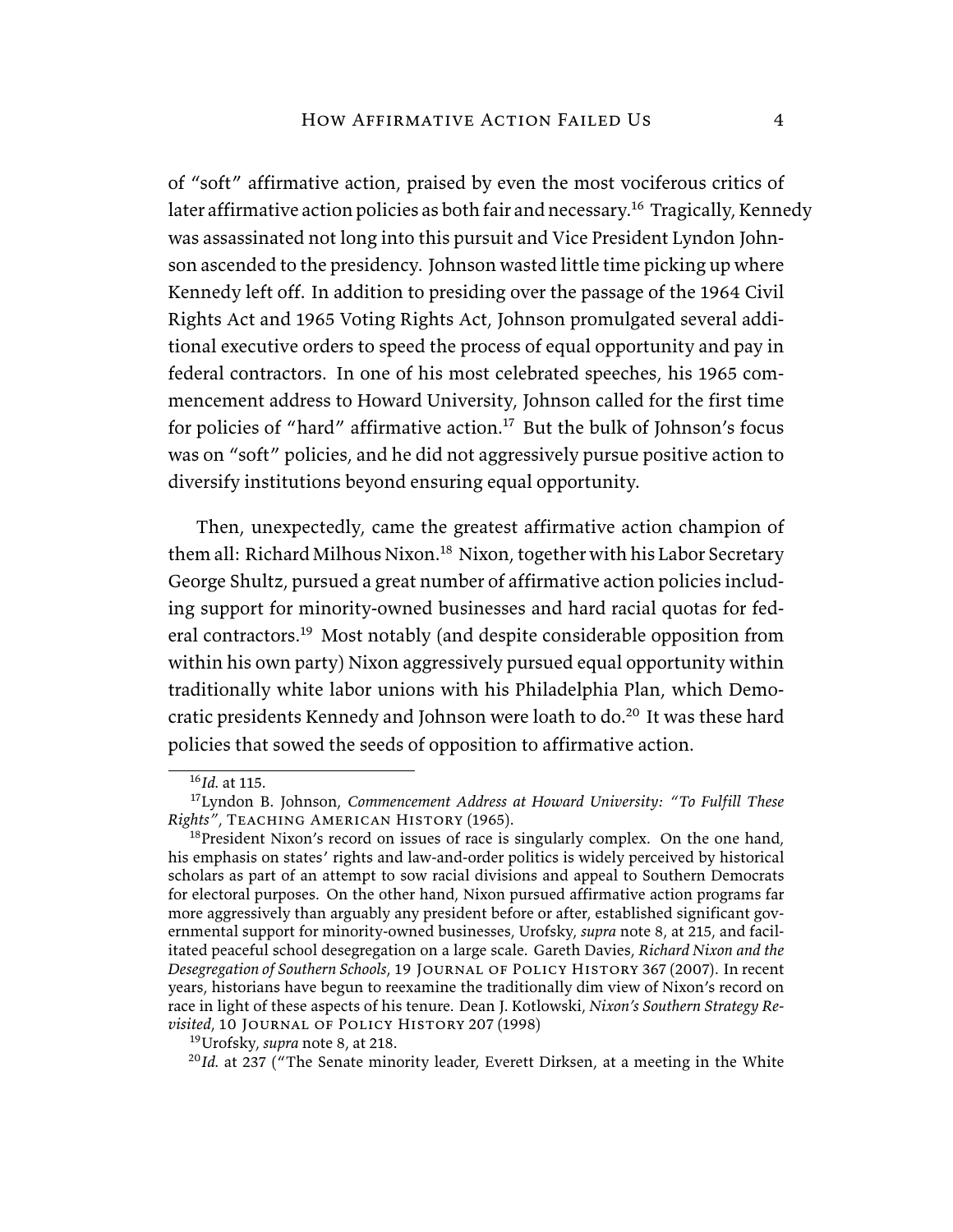Early "soft" affirmative action programs largely went without credible challenges, but quota programs soon became controversial. The first major challenge to these preferential programs came in the 1974 case *DeFunis v. Odegaard* when Marco DeFunis, a white law school applicant, sued the University of Washington School of Law on the grounds that affirmative action had caused him to be rejected. The case promised to be a landmark holding on the practice but the Court avoided ruling on the merits over the objections of four dissenters because DeFunis was nearing law school graduation by the time the case was heard.<sup>21</sup>

Of all the major affirmative action challenges, *Regents of the University of California v. Bakke* was perhaps the most closely watched in its own time.<sup>22</sup> The case arose when Alan Bakke, a white former Marine officer, was rejected from UC Davis Medical School. Bakke filed suit, alleging the school's setaside of 16 out of 100 seats for minority students violated his Equal Protection rights.<sup>23</sup>

The Court's decision was such a mess that it was not until 25 years later, in *Grutter v. Bollinger*, that the Court would actually clarify which parts of it were binding.<sup>24</sup> Justice Powell delivered the opinion of the Court, assembled from two different five-justice majorities, which struck down UC Davis' quota system as unconstitutional and ordered Bakke admitted. At the same time, a majority of the Court found that affirmative action programs were permissible in some situations, thus preserving it at least in part. *Bakke*, in its multiple-majority, six-opinion glory, would be the last word for the Supreme

House told Nixon, 'As your leader in the Senate, it is my bounden duty to tell you that this thing is about as popular as a crab in a whorehouse.' He warned the president that it could split the party and that he himself would not be able to support the scheme.").

<sup>21</sup>*DeFunis v. Odegaard*, 416 U.S. 312 (1974)

<sup>22</sup>Urofsky, *supra* note 8, at 356.

<sup>23</sup>*Regents of the University of California v. Bakke*, 438 U.S. 265 (1978).

<sup>24</sup>*Grutter v. Bollinger*, 539 U.S. 306, 325 (2003) ("We do not find it necessary to decide whether Justice Powell's opinion is binding under *Marks*. It does not seem useful to pursue the *Marks* inquiry to the utmost logical possibility when it has so obviously baffled and divided the lower courts that have considered it.") (internal citations and quotations omitted).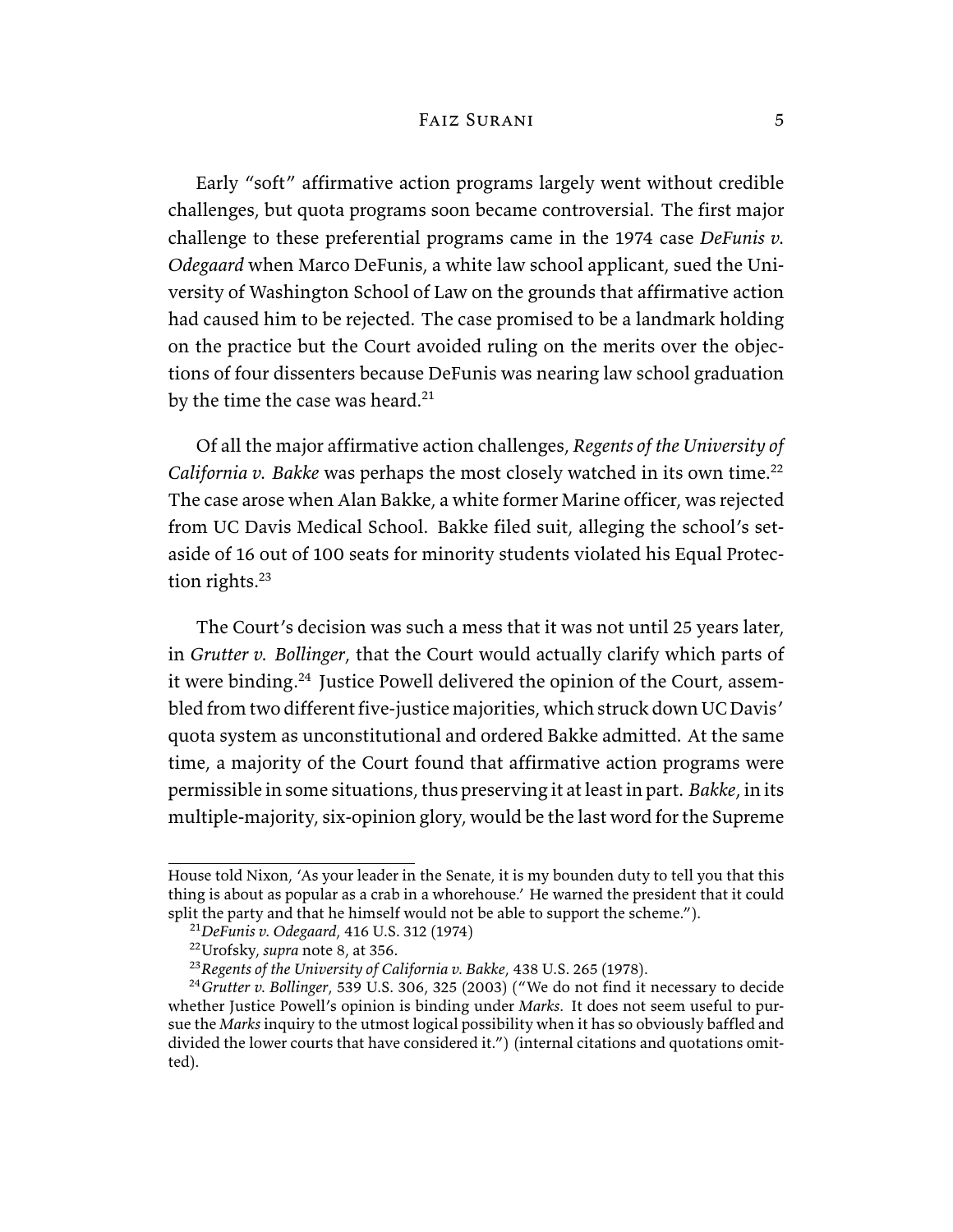Court on public affirmative action programs for the next quarter-century.

*Bakke*'s uncertain reign would last until 2003, when the Court handed down *Grutter v. Bollinger*. In *Grutter*, Justice Sandra Day O'Connor wrote for the five-justice majority holding that the University of Michigan's Law School affirmative action program was constitutional. The Court found that the school had a "compelling interest in obtaining the educational benefits that flow from a diverse student body."<sup>25</sup> It then found that it was permissible under strict scrutiny for the university to use race as a "factor" (and only a factor, no more!). At the same time, the Court emphasized that "raceconscious admissions policies must be limited in time" and contemplated a future where "the use of racial preferences [would] no longer be necessary."<sup>26</sup> Overall, the net effect of *Grutter* was to solidify *Bakke*'s reasoning as the governing standard over affirmative action policies.

The Supreme Court would hear a few other cases over the years: *Weber v. United Steelworkers<sup>27</sup>* and *Fisher v. University of Texas* (2016)<sup>28</sup> to name a couple. These largely mirrored the aforementioned cases and fell along the same bitterly divided ideological lines.

Across the major affirmative action cases of the past half-century, there is a common theme: the absence of a decisive, landmark ruling to firmly embed the validity of affirmative action into the legal canon. Even as it repeatedly upheld them, the Court's discomfort with color-conscious policies was apparent. It proscribed quota systems, emphasized the temporary nature of the practice, and vacillated on what governmental interests, if any, are compelling under strict scrutiny.

The upshot of the Court's ambivalence is that affirmative action law stands on relatively shaky ground, despite the practice's now-lengthy history. Historian Nancy Woloch neatly summarized this paradox when she described

<sup>25</sup>*Id.* at 317.

<sup>26</sup>*Id.* at 342–343.

<sup>27</sup>*United Steelworkers of America v. Weber*, 443 U.S. 193 (1979)

<sup>28</sup>*Fisher v. University of Texas*, 136 S.Ct. 2198 (2016) (*Fisher II*).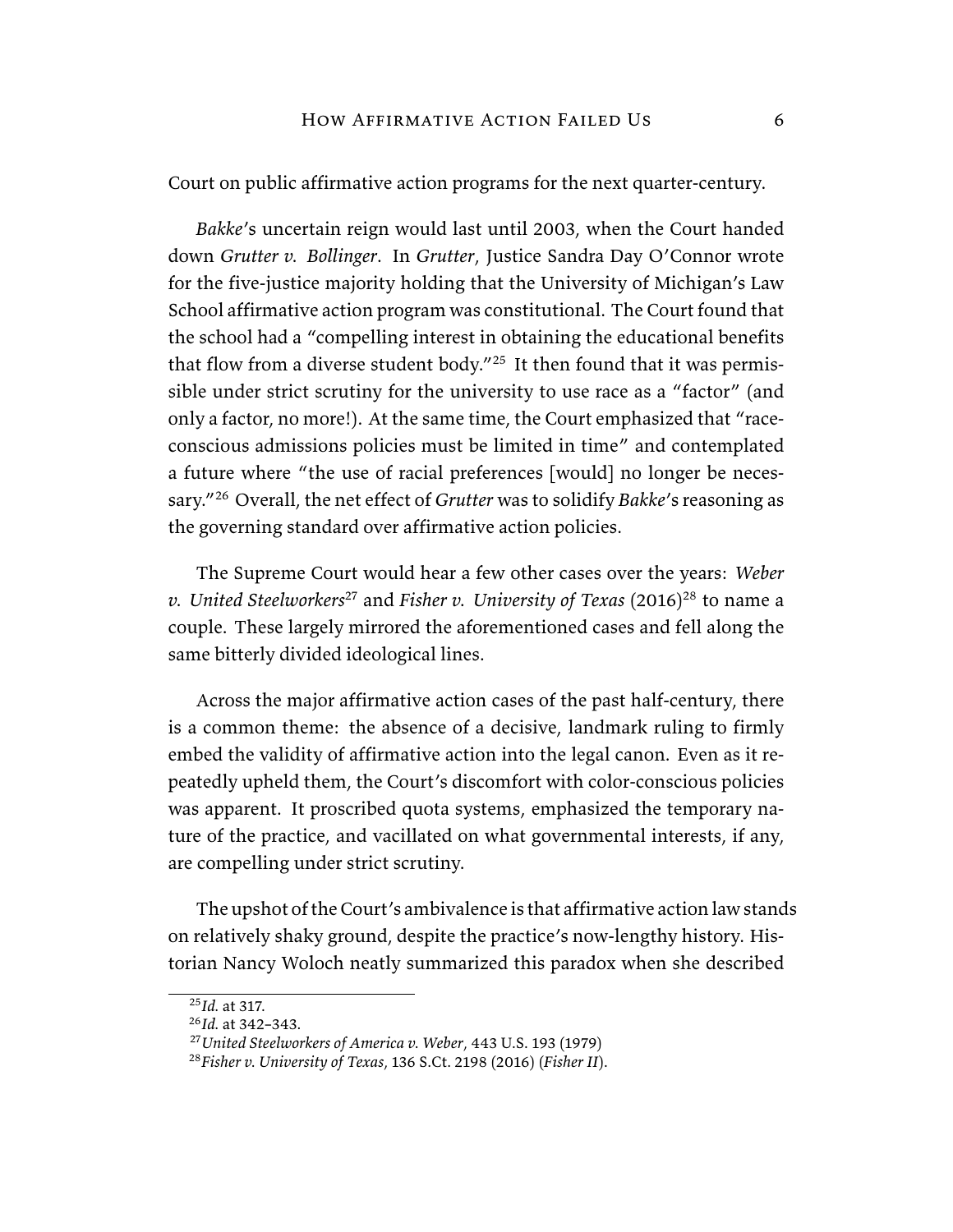affirmative action as "both transient and permanent, precarious and enduring."<sup>29</sup> Every succeeding Court since the practice began has been confronted with the same jurisprudential snafu, and thus far without fail, they have left it worse than they found it.

One rare point of consensus in the Court's affirmative action jurisprudence is that race-based programs must be subject to strict scrutiny.<sup>30</sup> The current status quo for affirmative action is that quotas are not allowed but race can be considered as a "factor." In effect, the Court has told institutions that so long as they make their race preferences sufficiently nebulous, those preferences can muster strict scrutiny. But that flies in the face of the exacting narrow tailoring requirements that the Court has typically imposed in Equal Protection cases. One can't shake the impression that calling the machinations of holistic review "narrowly tailored" badly misconstrues both words.

What we're left with is systems like Harvard's "holistic" admissions process, which is currently subject to a challenge likely to make its way to the Supreme Court. Harvard's admissions officers, an expert analysis in *Students for Fair Admissions v. Harvard* showed, "consistently rated Asian-American applicants lower than others on traits like 'positive personality,' likability, courage, kindness, and being 'widely respected'" even as those applicants scored higher in empirical academic measures and in interview evaluations.<sup>31</sup> Here, we find how practice deviates from theory in stark relief. Because the Court chose to demand less clarity rather than more, the high-minded goals of affirmative action are brought to bear at schools like Harvard to defend base prejudices. Available evidence makes it difficult to deny that these bizarre, prejudiced admissions standards result from the Court's muddled race-as-a-factor standard. Today, holistic systems like Harvard's are standard practice at nearly every major American university, and many selective

<sup>29</sup>Urofsky, *supra* note 8, at 14.

<sup>30</sup>*Fisher v. University of Texas*, 570 U.S. 297 (2013) (holding 7-1 that the lower court should have applied strict scrutiny and remanding accordingly).

<sup>31</sup>Anemona Hartocollis, *Harvard Rated Asian-American Applicants Lower on Personality Traits, Suit Says*, The New York Times (2018).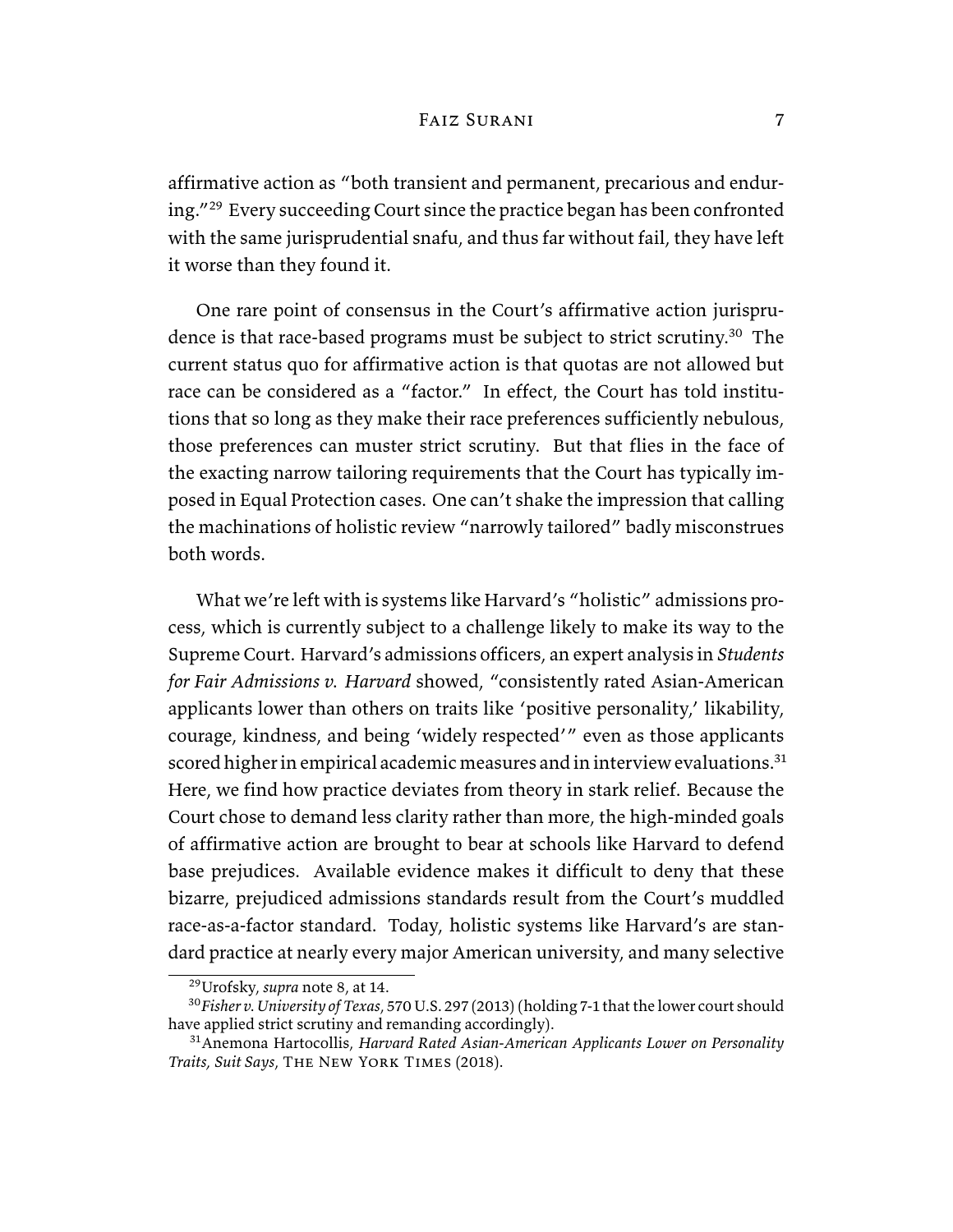high schools are beginning to adopt the same policies as well.<sup>32</sup> In truth, banning quota systems made affirmative action programs *less* narrowly tailored, not more.

None of this is to say in some way that affirmative action has run its course, achieved its goals, or that the racism it was intended to address is no more. As Lyndon Johnson said in his 1965 commencement speech at Howard University, "you do not take a person who, for years, has been hobbled by chains and liberate him, bring him up to the starting line of a race and then say, 'you are free to compete with all the others,' and still justly believe that you have been completely fair.<sup>"33</sup> He was entirely correct when he said it, and he is still correct today. One looking for evidence of these modern-day chains need look no further than, well, every institution of modern American society.

From zoning policy to policing to healthcare, systemic racism seeps into all aspects of life for Black Americans. And given the undeniable evidence of these inequities, it is not enough to say, as some critics of affirmative action do, that the practice is discriminatory and, *ipso facto*, immoral and intolerable. That would be to apply a different standard to Black-favoring discrimination than to the countless instances of white-favoring discrimination. As Richard Nixon's Labor Secretary George Shultz observed, the United States had a racial quota for centuries, long before Lyndon Johnson first uttered the phrase "affirmative action": zero.<sup>34</sup>

What, then, is the harm of allowing these benevolent efforts to go forward? There are two distinct issues that tip the scale against them: one of efficacy and one of externalities.

Turning first to efficacy:<sup>35</sup> Justice O'Connor closed her 2003 majority

<sup>32</sup>Eliza Shapiro, *New York City Will Change Many Selective Schools to Address Segregation*, The New York Times (2020).

<sup>33</sup>Johnson, *supra* note 17.

<sup>34</sup>Menand, *supra* note 11.

<sup>&</sup>lt;sup>35</sup>There are many arguments propounded by affirmative action opponents above the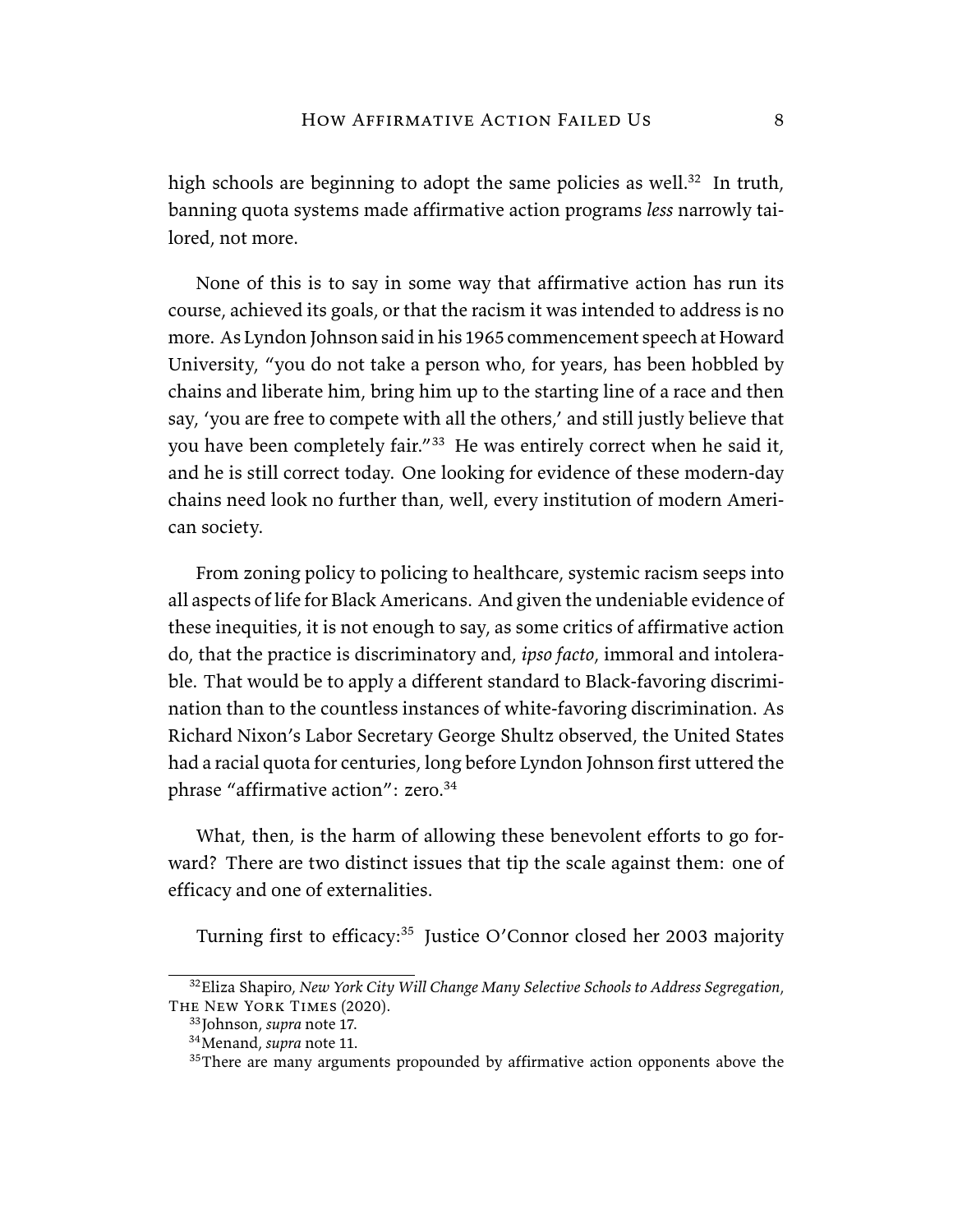opinion in *Grutter* with a bold prediction: "The Court expects that 25 years from now, the use of racial preferences will no longer be necessary to further the interest approved today."<sup>36</sup> Though that clock still runs, recent academic analyses have cast Justice O'Connor's prediction to be wishful thinking at best and naivete at worst.<sup>37</sup> Still, it raises the question: what are we still doing here? Every generation of policymakers and advocates since the Civil Rights era has believed it will be the last one to preside over affirmative action policies. Lyndon Johnson in 1968 framed his administration's policies as a temporary aberration with the intent of returning to a "true merit system" as soon as practicable.<sup>38</sup> The Court upheld private affirmative action plans in the 1979 case *Weber v. United Steelworkers* on the condition that the plans be transitional in nature and have a defined statistical or temporal end in mind.<sup>39</sup> In 1991, Yale Law School professor and self-described "affirmative action baby" Stephen L. Carter mused that his "bright and diverse students of color [had]. . . a good [shot] at being the last members of the affirmative action generation  $-$  or what is better still, the first members of a post-affirmative action generation."<sup>40</sup>

Affirmative action was most effective when it addressed immediate problems with defined goals: diversifying discriminatory apprenticeship programs<sup>41</sup> and mandating government contractors pay equally, $42$  for instance. But to-

practical effects of affirmative action, particularly in the context of college admissions. Two of the most common are the argument that affirmative action cheapens minority achievement and "mismatch theory," the idea that minority students who ostensibly benefit from the practice will be unprepared academically to succeed at the institution they otherwise would not get into. This paper does not engage with these ideas because the research on these theories is far from settled and too often verges into racial stereotyping. Conor Friedersdorf, *Does Affirmative Action Create Mismatches Between Students and Universities?*, The  $ATLANTIC (2015).$ 

<sup>36</sup>*Grutter v. Bollinger*, 539 U.S. 306, 310 (2003).

<sup>37</sup>Alan B. Krueger, Jesse Rothstein, and Sarah Turner, *Was Justice O'Connor Right? Race and Highly Selective College Admissions in 25 Years*, College Access: Opportunity or Privilege 35 (2006).

<sup>38</sup>Urofsky, *supra* note 8, at 154.

<sup>39</sup>*United Steelworkers of America v. Weber*, 443 U.S. 193 (1979).

<sup>&</sup>lt;sup>40</sup>Stephen L. Carter, REFLECTIONS OF AN AFFIRMATIVE ACTION BABY, 5 (1991).

<sup>41</sup>Urofsky, *supra* note 8, at 160.

<sup>42</sup>*Id.* at 153.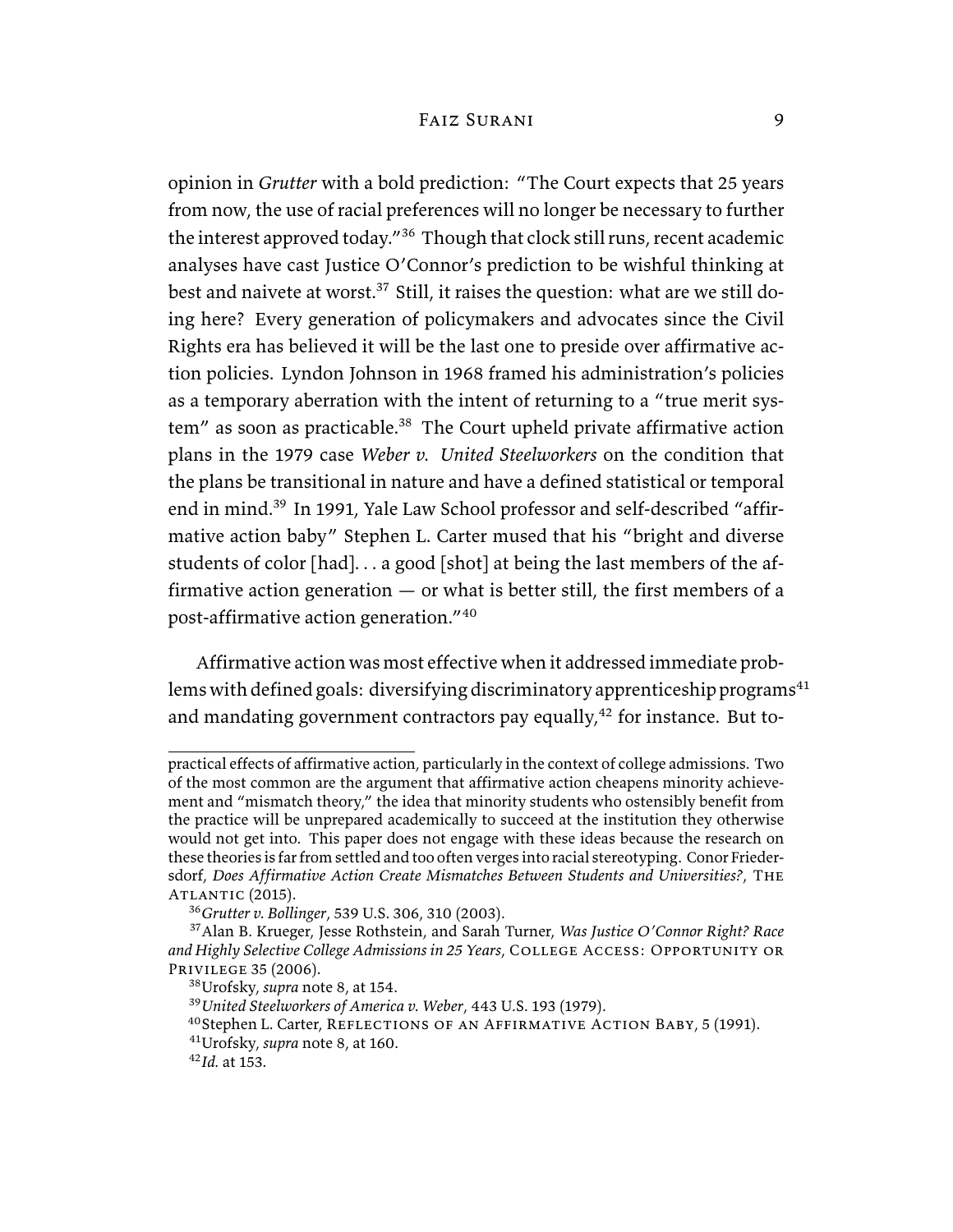day affirmative action is asked to achieve a task for which it is woefully inapt: negating every deleterious effect of racism in our society. This too can be traced to the Supreme Court's jurisprudential failure. By banning quota systems in favor of "individualized inquiry"<sup>43</sup> and vague goals of diversity, it created the conditions for universities and other institutions to treat the practice as a racism cure-all. That is why the practice has dragged on with no expiration date, because the measure of its success is now progress on the colossal task of ending racism as a whole.

Still, perfect is the enemy of good. And as an old adage about software development goes, "worse is better," if an apparently "worse" solution is simpler and easier to implement.<sup>44</sup> But affirmative action's failures are not contained to its own domain. The weight of historical evidence suggests it has also impeded more effective remedies to racial inequities.

University of Illinois professor Walter Benn Michaels once described racebased affirmative action as "a kind of collective bribe rich people pay themselves for ignoring economic inequality."<sup>45</sup> Indeed, affirmative action in academic settings and otherwise overwhelmingly favors upper-class Americans.<sup>46</sup> A study conducted in the years prior to the passage of Proposition 209 (banning affirmative action in California) found that "only a third of the black students entering [UC Berkeley] could be considered lower income."<sup>47</sup> Further, in the largest study of affirmative action ever undertaken, William Bowen and Derek Bok found that "in the twenty-eight elite schools they surveyed, just 14 percent of minority students came from homes earning less than \$22,000 a year."<sup>48</sup> The same pattern holds for those adversely affected by the practice: "Affirmative action rarely affected upper-class white

<sup>43</sup>*Grutter v. Bollinger*, 539 U.S. 306 (2003)

<sup>44</sup>Richard P. Gabriel, *The Rise of Worse is Better*, Dreamsongs (1989).

<sup>45</sup>Walter Benn Michaels, *Diversity's False Solace*, The New York Times (2004).

<sup>46</sup>Fascinatingly, study after study has shown the greatest beneficiaries of affirmative action programs to be *white* women, not people of color. Victoria M. Massie, *White women benefit most from affirmative action — and are among its fiercest opponents*, Vox (2016).

<sup>47</sup>Urofsky, *supra* note 8, at 759. <sup>48</sup>*Id.*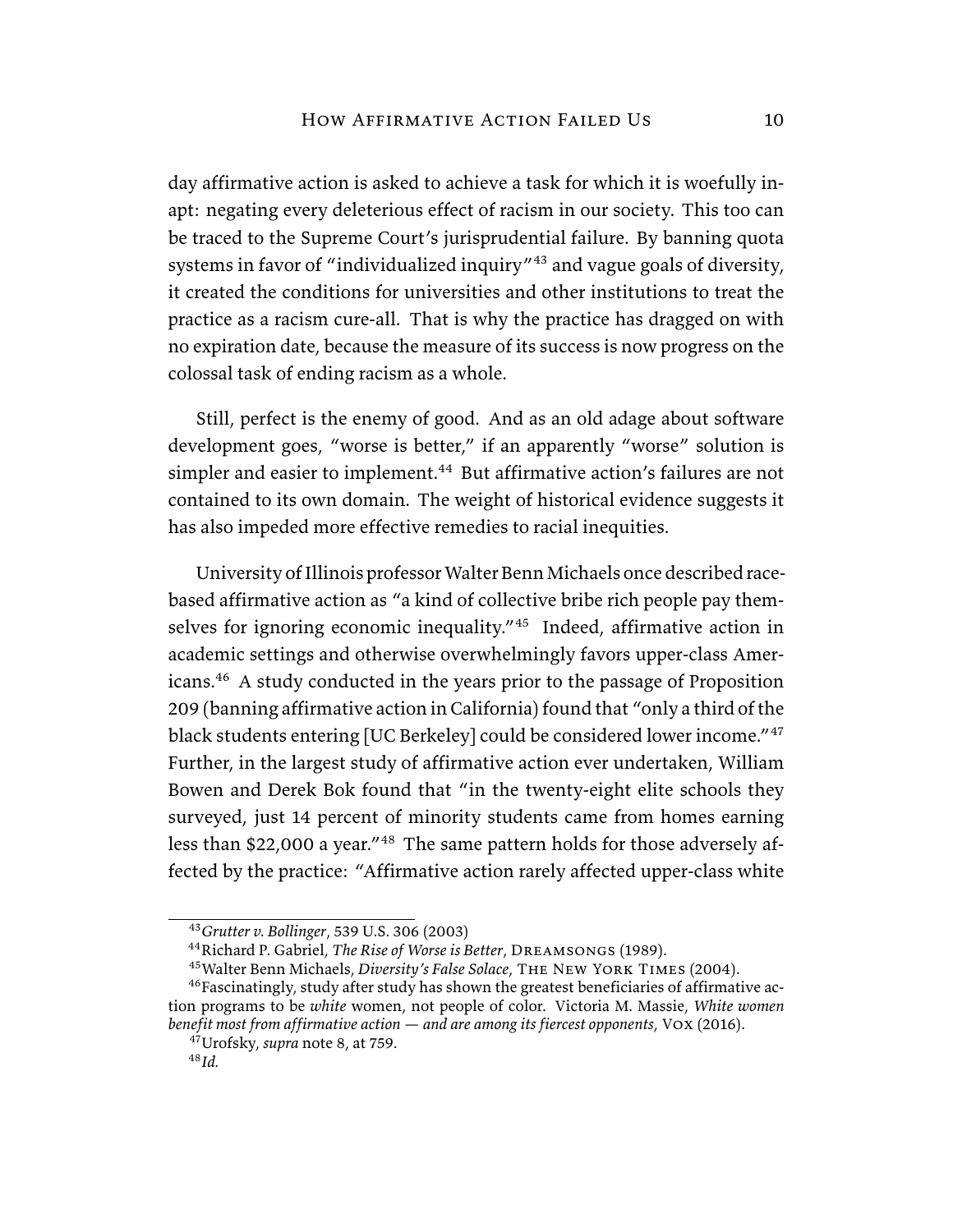males; they had been well educated and had no trouble getting into good colleges. . . the price [was] paid. . . overwhelmingly by individuals from bluecollar white groups."<sup>49</sup>

This is the core danger of affirmative action. It creates a kind of Potemkin equality, whereby the uppermost echelons of society diversify without lifting up much of anyone. Black Americans with the good fortune to have already broken into the upper classes benefit immensely from affirmative action policies, while the disproportionately high fraction of Black Americans in poverty continue to suffer under the same racist structural impediments to upward mobility.<sup>50</sup> Systemic problems require systemic solutions, and the fight over affirmative action typifies our failure to come to grips with that truth.

We come next to the problematic externality of affirmative action: its tendency to worsen racial divides rather than heal them. This is perhaps the most difficult aspect of affirmative action to broach, because it goes to the heart of the racial resentment that animates our current political divides. It is easy to dismiss all resentment towards the practice, particularly white resentment, as plain racism. But that is neither correct nor productive. As Urofsky writes,

While it is true that racism certainly played a role in the swelling chorus opposed to affirmative action, many other considerations played a part as well. Chief among these was the heavy-handed grab for power by the Equal Employment Opportunity Commission, which blatantly ignored the plain language of the 1964 Civil Rights Act. Another is the fact that the civil rights movement that so many whites supported had emphasized color blindness.

<sup>49</sup>*Id.* at 481.

<sup>50</sup>*See, e.g.*, Stephen L. Carter, *Affirmative Distraction*, The New York Times (2008) ("Those who suffer most from the legacy of racial oppression are not competing for spaces in the entering classes of the nation's most selective colleges. Millions of them are not finishing high school. We countenance vast disparities in education in America, in where children start and where they come out.").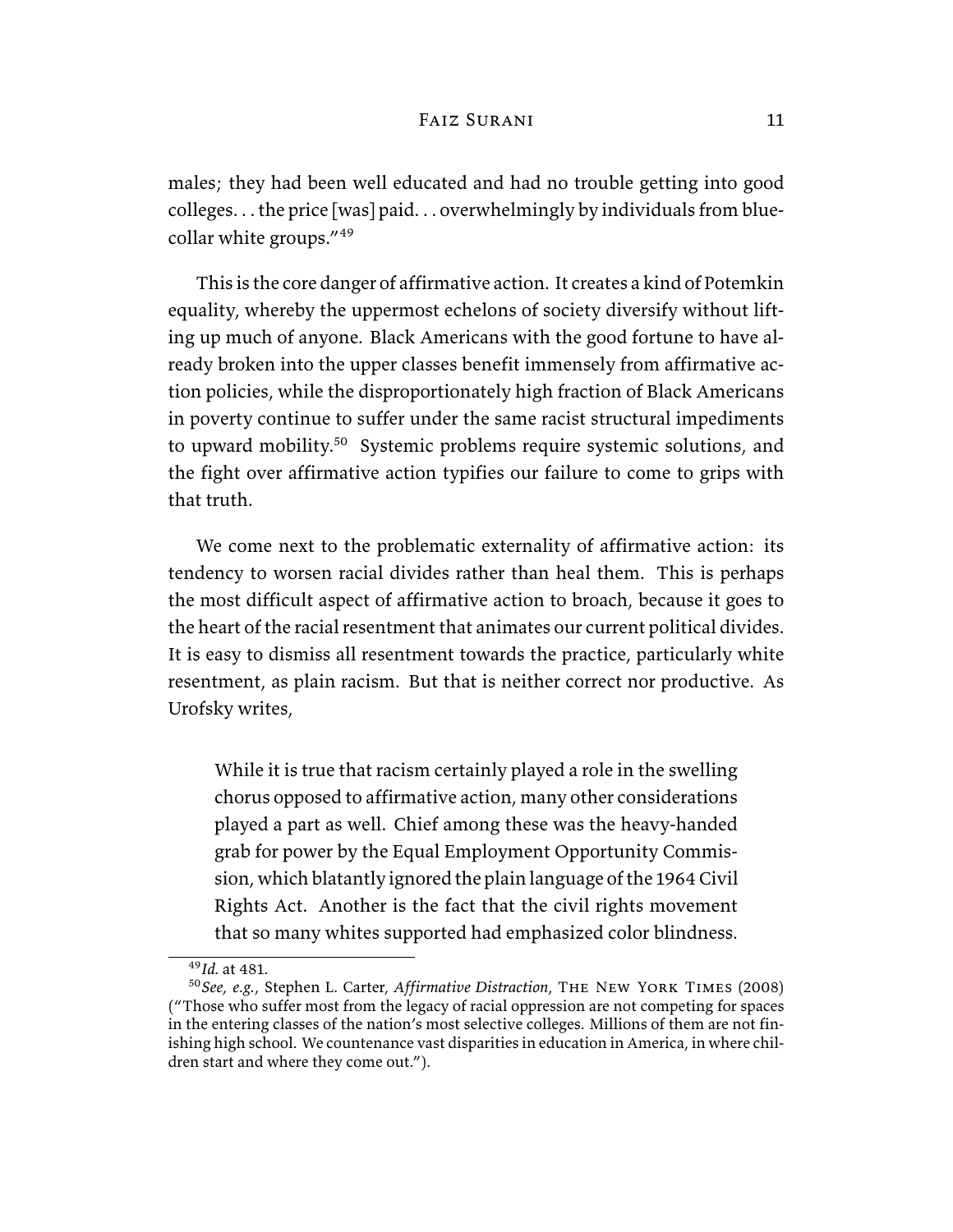Critics constantly quoted Martin Luther King Jr., who hoped that his children would "not be judged by the color of their skin but by the content of their character.<sup>51</sup>

Most scholars of race agree that "blue-collar white reaction to affirmative action played a major if not *the* major role in winning this group away from the Democratic Party and supporting Ronald Reagan in the 1980 election."<sup>52</sup> And though affirmative action is typically fairly popular in polling,<sup>53</sup> when respondents are asked about specific "hard" affirmative action policies, support drops precipitously, including among Black Americans.<sup>54</sup> Adding all this together with the prejudices the practice has demonstrably encouraged — against Jews, against Asian-Americans, it is the uncomfortable truth that affirmative action has exacerbated racial divides and stifled the healing process that was at one time supposed to obviate the need for the practice.

What comes next for affirmative action? Since *Fisher II* was handed down in a 4-3 decision, two of the four members of the majority have been replaced by considerably more conservative jurists: Brett Kavanaugh<sup>55</sup> for Anthony Kennedy and Amy Coney Barrett for Ruth Bader Ginsburg. This development, combined with the aforementioned weakness of affirmative action precedent, would seem to establish a six-justice majority in favor of ending, or at the very least severely curtailing the practice. It remains to be seen when and what case it will do so, but one prime candidate is the *Students for Fair Admissions* lawsuit, which there is little doubt will be appealed to the Supreme Court.

If affirmative action is to lose at the high court, it matters a great deal

<sup>51</sup>Urofsky, *supra* note 8, at 444.

<sup>52</sup>*Id.* at 475.

<sup>53</sup>Newport, *supra* note 5.

<sup>54</sup>Urofsky, *supra* note 8, at 477.

 $55$ Though Justice Kavanaugh has never presided over an affirmative action case either on the Court or the D.C. Circuit, he once criticized a Department of Transportation affirmative action policy as a "naked racial set-aside." Charlie Savage, *Leaked Kavanaugh Documents Discuss Abortion and Affirmative Action*, The New York Times (2018).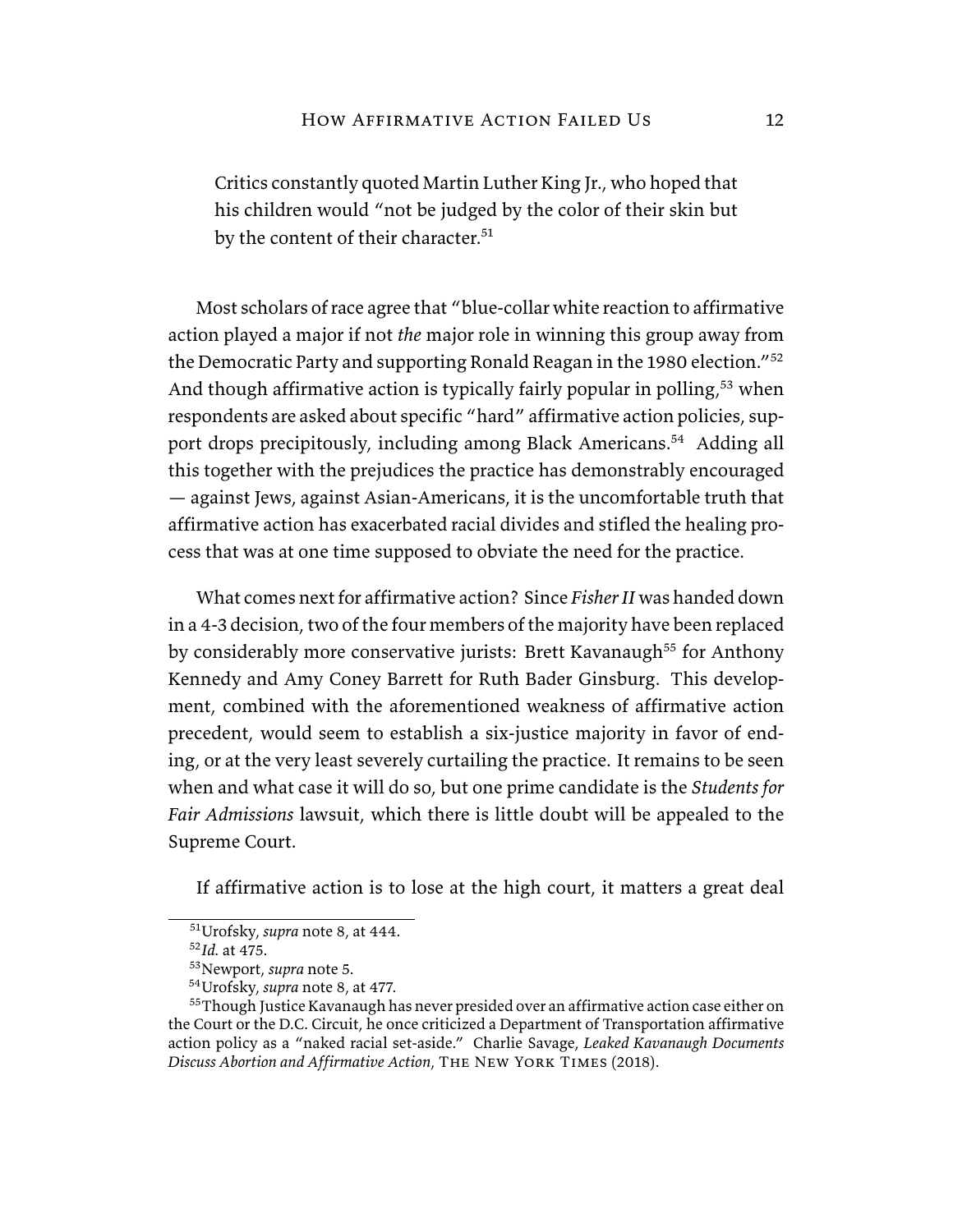how it loses though.<sup>56</sup> The Supreme Court should, when the time comes, find modern affirmative action incompatible with Equal Protection, but its reasoning will determine whether it simply ends a regime of failed policy or instead undermines a broad array of anti-discrimination measures.

For a preview of the latter possibility's consequences, take *Shelby County v. Holder*. <sup>57</sup> In that case, Shelby County, Alabama challenged the constitutionality of the 1965 Voting Rights Act's preclearance provisions. The preclearance provisions mandated that certain state and local jurisdictions, as determined by a formula set out in the law, seek approval from the Attorney General when making any changes to their voting laws to ensure those changes did not unduly disenfranchise voters on the basis of race. Chief Justice John Roberts, in a 5-4 decision, struck down the coverage formula, effectively nullifying the preclearance provisions. The Chief Justice, with echoes of Justice O'Connor's "25 years" declaration, wrote that the formula was "based on decades-old data" and that racial disparities in voting in the covered jurisdictions had since vanished.<sup>58</sup>

The effect of the decision was immediate. Many of the jurisdictions immediately imposed a variety of voting restrictions — including, but not limited to, voter-identification laws, polling place closures in minority communities, and voter roll purges — that, predictably, led to minority disenfranchisement.<sup>59</sup>

The question, then, is whether the Court will learn from history or be doomed to repeat it. If it chooses again to embrace the fiction that racism has left the stage and strikes down affirmative action as no longer necessary, other protections integral to protecting minority communities would come

<sup>&</sup>lt;sup>56</sup>In the immortal words of then-Solicitor General Elena Kagan: "If you are asking me, Mr. Chief Justice, as to whether the government has a preference as to the way in which it loses, if it has to lose, the answer is yes." Transcript of Oral Reargument at 40, *Citizens United v. Federal Election Commission*, 558 U.S. 310 (2010).

<sup>57</sup>570 U.S. 529 (2013).

<sup>58</sup>*Shelby County v. Holder*, 570 U.S. 529, 546 (2013).

<sup>59</sup>P.R. Lockhart, *How Shelby County v. Holder upended voting rights in America*, Vox(2019).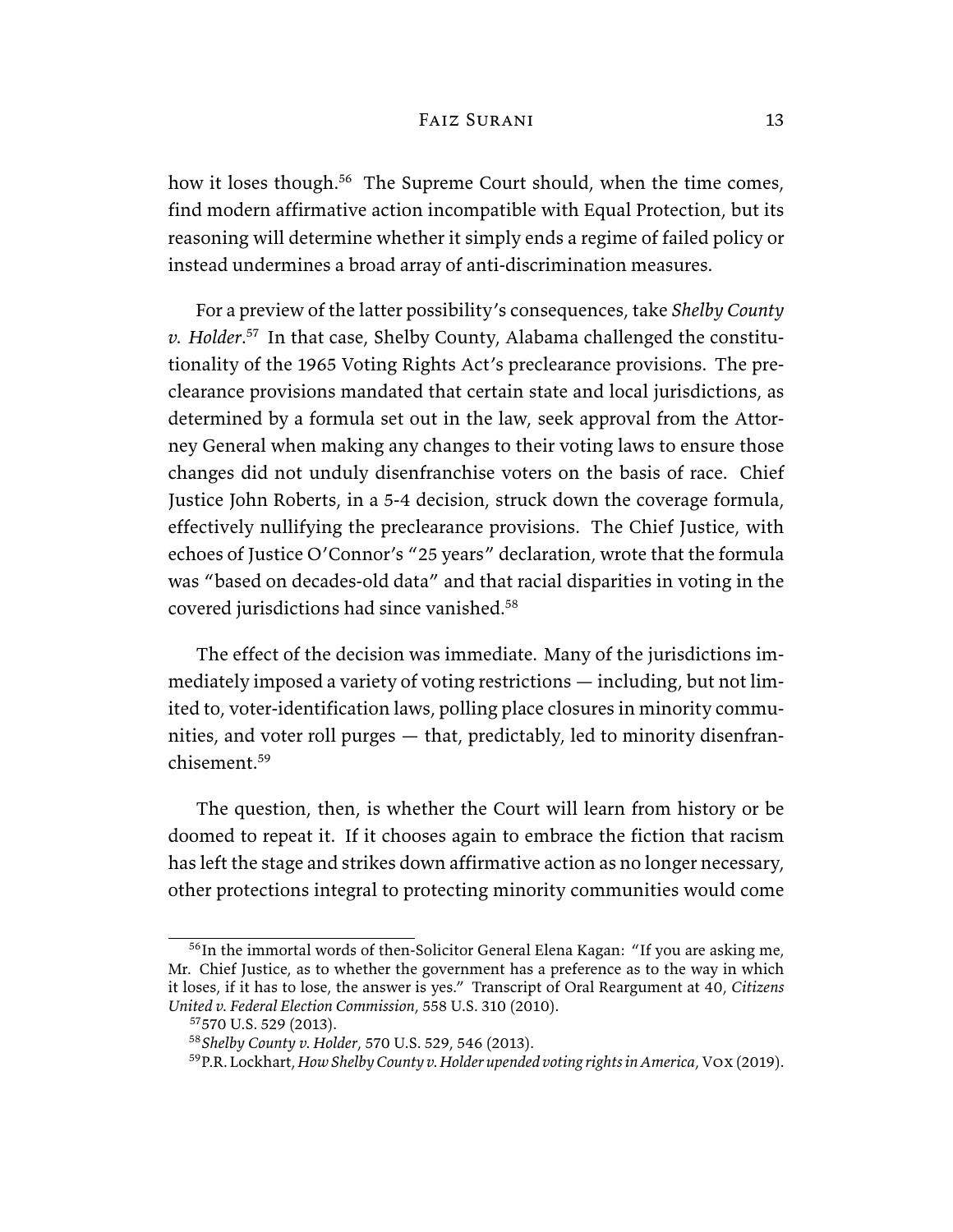to face existential danger. On the other hand, if it dismisses modern affirmative action practices for what they are — nebulous, ineffective, decrepit relics of bygone policy failures, it will have excised a malignant tumor from the Court's Equal Protection jurisprudence.

Affirmative action is not a menace to society. It is not morally wrong. It pursues the admirable, unrealized goal of racial equality. It is also illegal and ineffective. Affirmative action is an anomaly in Equal Protection jurisprudence, permitted too long by overly accommodating majorities of the Court. At worst, it has been open mockery of the Fourteenth Amendment's guarantee to all Americans equal protection of the laws. It is time for the Court to put an end to that.

Beyond the difficult legal and practical issues presented, affirmative action is emblematic of the broader problems with a racialized politics. So long as advocates maintain racial divides as a way of achieving equity, demagogues can exploit those divides to cleave Americans further apart. Such was the case with Nixon and Reagan's Southern Strategy, and so too may be the case with Asian Americans in the near future. Affirmative action has not solved the problem it set out to solve. Ending affirmative action will not solve the problem. Rooting out structural racism is the arduous, essential work of a generation, but affirmative action is not the answer.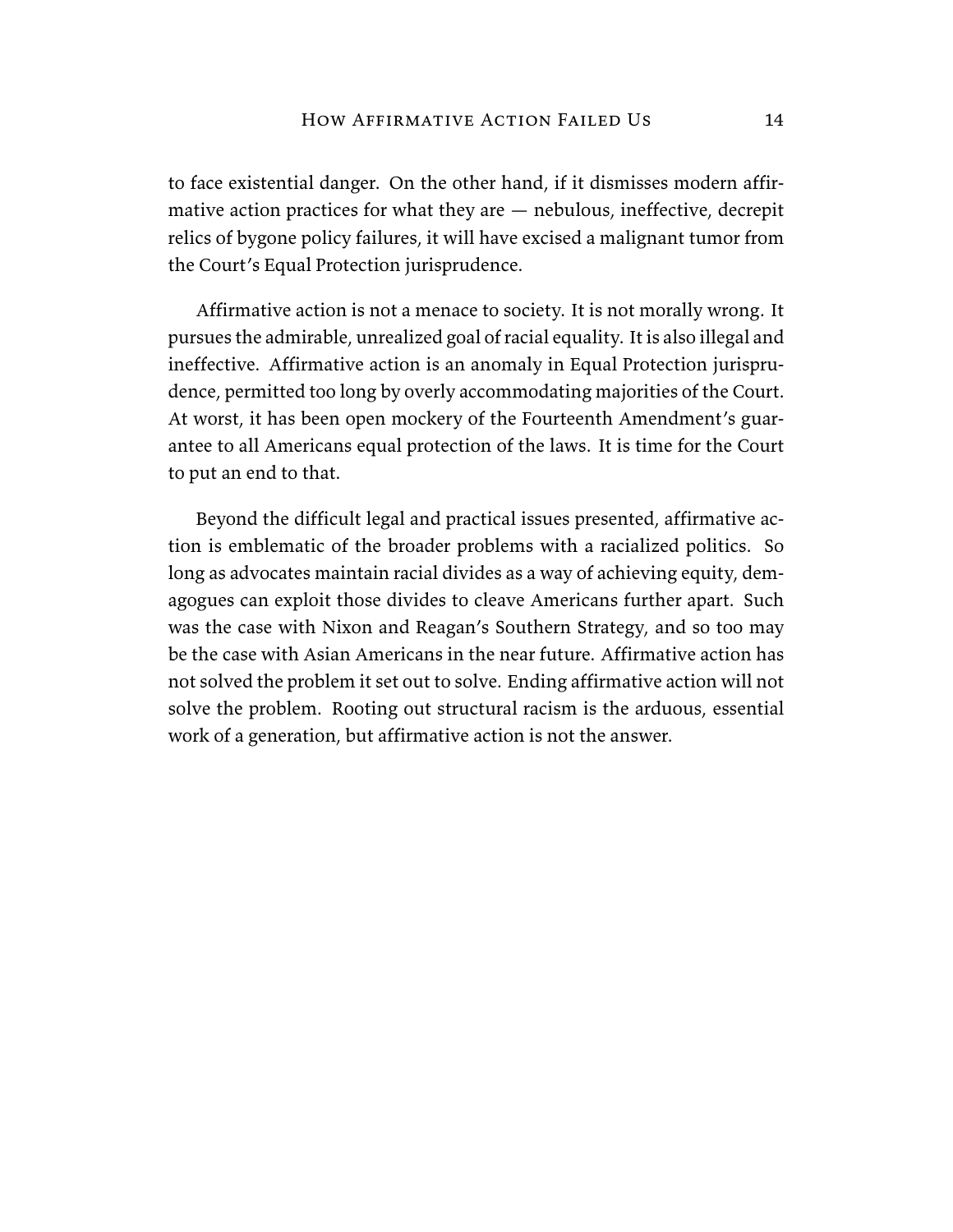| <b>TABLE OF AUTHORITIES</b> |  |
|-----------------------------|--|
|-----------------------------|--|

| CASES<br>Page                                                                                                                                             |
|-----------------------------------------------------------------------------------------------------------------------------------------------------------|
| Citizens United v. Federal Election Commission,                                                                                                           |
| DeFunis v. Odegaard, 416 U.S. 312 (1974)<br>$\overline{5}$                                                                                                |
| Fisher v. University of Texas, 136 S.Ct. 2198 (2016)<br>6                                                                                                 |
| Fisher v. University of Texas, 570 U.S. 297 (2013) 7                                                                                                      |
| Grutter v. Bollinger, 539 U.S. 306 (2003) 5, 6, 9, 10                                                                                                     |
| Regents of the University of California v. Bakke,<br>438 U.S. 265 (1978) $\ldots \ldots \ldots \ldots \ldots \ldots \ldots \ldots \ldots \ldots \ldots 5$ |
| Shelby County v. Holder, 570 U.S. 529 (2013) $\ldots \ldots \ldots \ldots \ldots$ 13                                                                      |
| United Steelworkers of America v. Weber,<br>443 U.S. 193 (1979) $\ldots \ldots \ldots \ldots \ldots \ldots \ldots \ldots \ldots \ldots \ldots \ldots$     |
| <b>BOOKS</b>                                                                                                                                              |
| Melvin Urofsky, The Affirmative Action Puzzle: A Living History<br>from Reconstruction to Today (2020)                                                    |
| Stephen L. Carter, Reflections of an Affirmative Action Baby<br>9                                                                                         |
| ARTICLES                                                                                                                                                  |
| Anemona Hartocollis, Harvard Rated Asian-American Applicants<br>Lower on Personality Traits, Suit Says,                                                   |
| Charlie Savage, Leaked Kavanaugh Documents Discuss Abortion and<br>Affirmative Action, THE NEW YORK TIMES (2018)<br>12                                    |
| Connor Maxwell and Sara Garcia, 5 Reasons to Support Affirmative<br>Action in College Admissions, CENTER FOR AMERICAN<br>1                                |
| Conor Friedersdorf, Does Affirmative Action Create Mismatches<br>Between Students and Universities?,                                                      |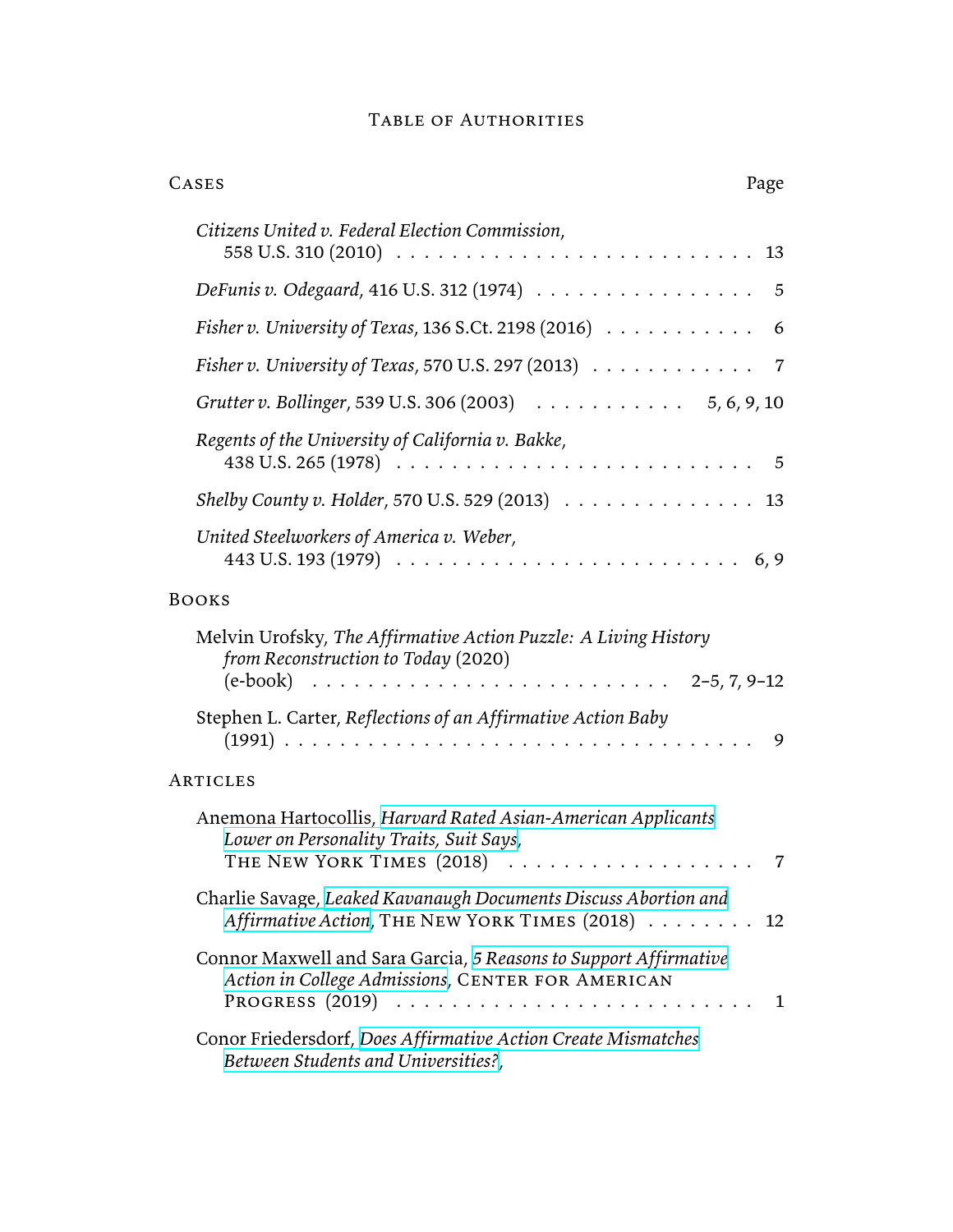## Table of Authorities

| THE ATLANTIC (2015)<br>9                                                                                                                                           |
|--------------------------------------------------------------------------------------------------------------------------------------------------------------------|
| Dean J. Kotlowski, Nixon's Southern Strategy Revisited, 10<br>JOURNAL OF POLICY HISTORY 207 (1998)<br>$\overline{4}$                                               |
| Eliza Shapiro, New York City Will Change Many Selective Schools to<br>Address Segregation, THE NEW YORK TIMES (2020)<br>8                                          |
| Frank Newport, Affirmative Action and Public Opinion,<br>1, 12                                                                                                     |
| Gareth Davies, Richard Nixon and the Desegregation of Southern<br>Schools, 19 JOURNAL OF POLICY HISTORY 367<br>4                                                   |
| John F. Kennedy, Executive Order 10925 - Establishing the<br>President's Committee on Equal Employment Opportunity, THE<br>AMERICAN PRESIDENCY PROJECT (1961)<br>3 |
| Kristine E. Guillaume, SFFA Argues Harvard's 'Holistic'<br>Admissions Rooted In Tactics Once Used to Limit Jewish Admits,<br>THE CRIMSON $(2018)$<br>$\mathbf{1}$  |
| Louis Menand, The Changing Meaning of Affirmative Action,<br>THE NEW YORKER (2020)<br>3, 8                                                                         |
| Lyndon B. Johnson, Commencement Address at Howard University:<br>"To Fulfill These Rights", TEACHING AMERICAN<br>4,8                                               |
| Mia C. Karr and Hannah Natanson, The Lightning Rod: Race and<br>Admissions at Harvard, THE CRIMSON (2017)<br>1                                                     |
| P.R. Lockhart, How Shelby County v. Holder upended voting rights<br>$in America, VOX (2019) \dots \dots \dots \dots \dots \dots \dots \dots$<br>13                 |
| Richard P. Gabriel, The Rise of Worse is Better,<br>DREAMSONGS (1989)<br>10                                                                                        |
| Richard Sander and Stuart Taylor Jr., The Painful Truth About<br>Affirmative Action, THE ATLANTIC (2012)<br>$\overline{\phantom{0}}$ 2                             |
| Stephen L. Carter, Affirmative Distraction,<br>THE NEW YORK TIMES (2008)  11                                                                                       |